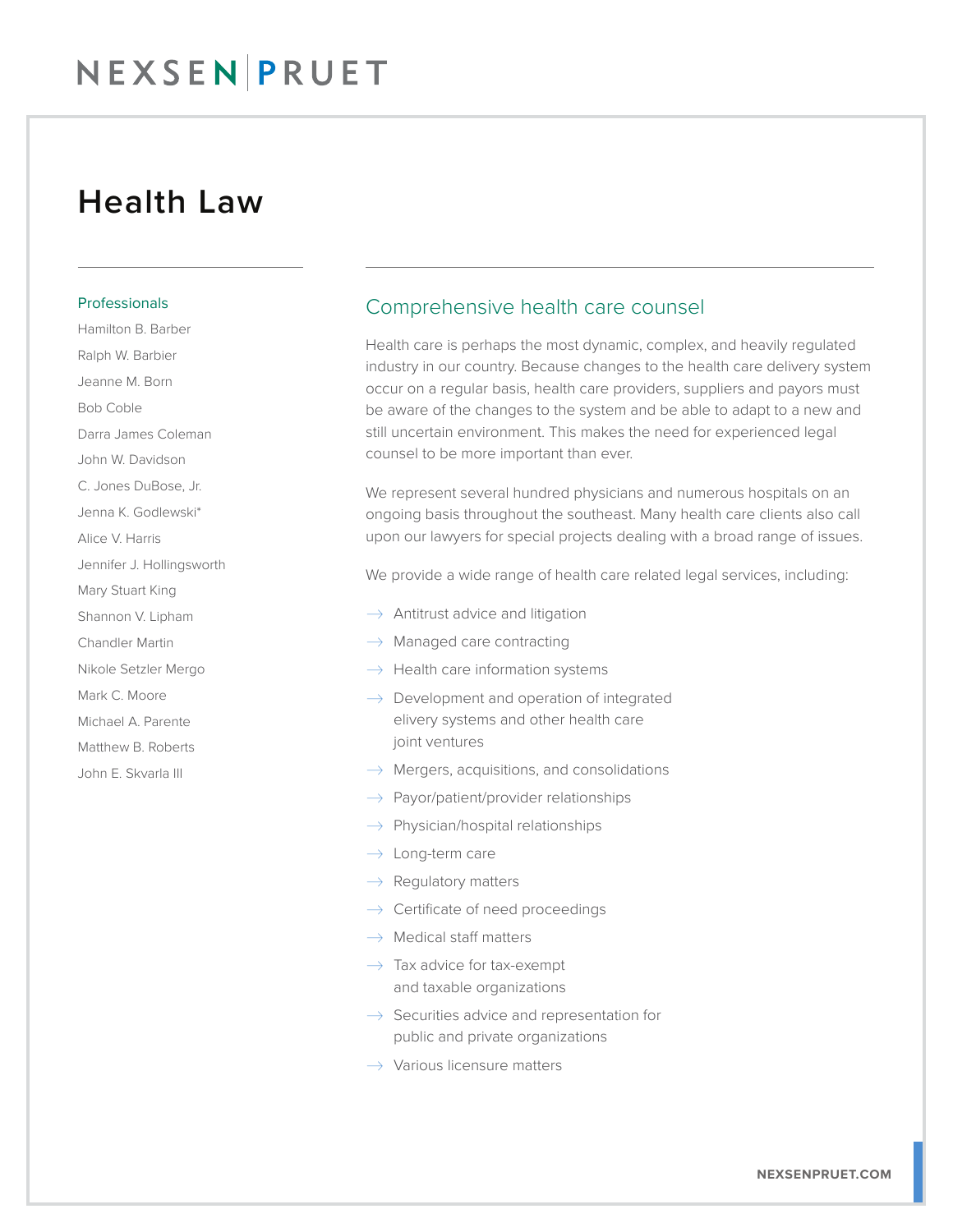- $\rightarrow$  Reimbursement planning
- $\rightarrow$  Creation and maintenance of compliance programs
- $\rightarrow$  Health care fraud and abuse matters
- $\rightarrow$  Risk management issues
- $\rightarrow$  Various health care litigation matters including contract disputes and other commercial disputes
- $\rightarrow$  Provider/payor disputes
- $\rightarrow$  Professional disciplinary proceedings
- $\rightarrow$  Legislative advice and representation\*
- $\rightarrow$  Physician referral issues
- $\rightarrow$  Advice on accreditation matters
- $\rightarrow$  Alternative dispute resolution
- $\rightarrow$  Defense of False Claims claims
- $\rightarrow$  Various employment and benefits advice in the health care sector
- $\rightarrow$  Privacy breaches in health care sector

### Experienced advice for critical decisions

Nexsen Pruet supports our clients with attorneys located throughout the southeast who are experienced in all areas of law concerning the regulation, delivery, and financing of health care services. We provide advice on an ongoing basis to several major provider networks in South Carolina. In addition, Nexsen Pruet provides counsel to hospitals and physicians relating to the purchase and sale of physician practices.

Our health care lawyers are frequent speakers at seminars on topics such as physician/hospital relationships, managed care contracting, the formation of integrated delivery systems and physician-hospital organizations, and other regulatory topics.

In addition, the Firm's service to its health care clients is enhanced because the health care team is able to draw upon the knowledge of other specific teams, such as corporate, finance, litigation, labor and employment, intellectual property, economic development, legislative and regulatory, tax, and employee benefits.  $\overline{a}$ 

For more information on our Health Care Team, contact Matthew Roberts, Health Care Team Leader, at 803.253.8286 or by email.

*\*Nexsen Pruet's staff includes experienced, registered lobbyists.*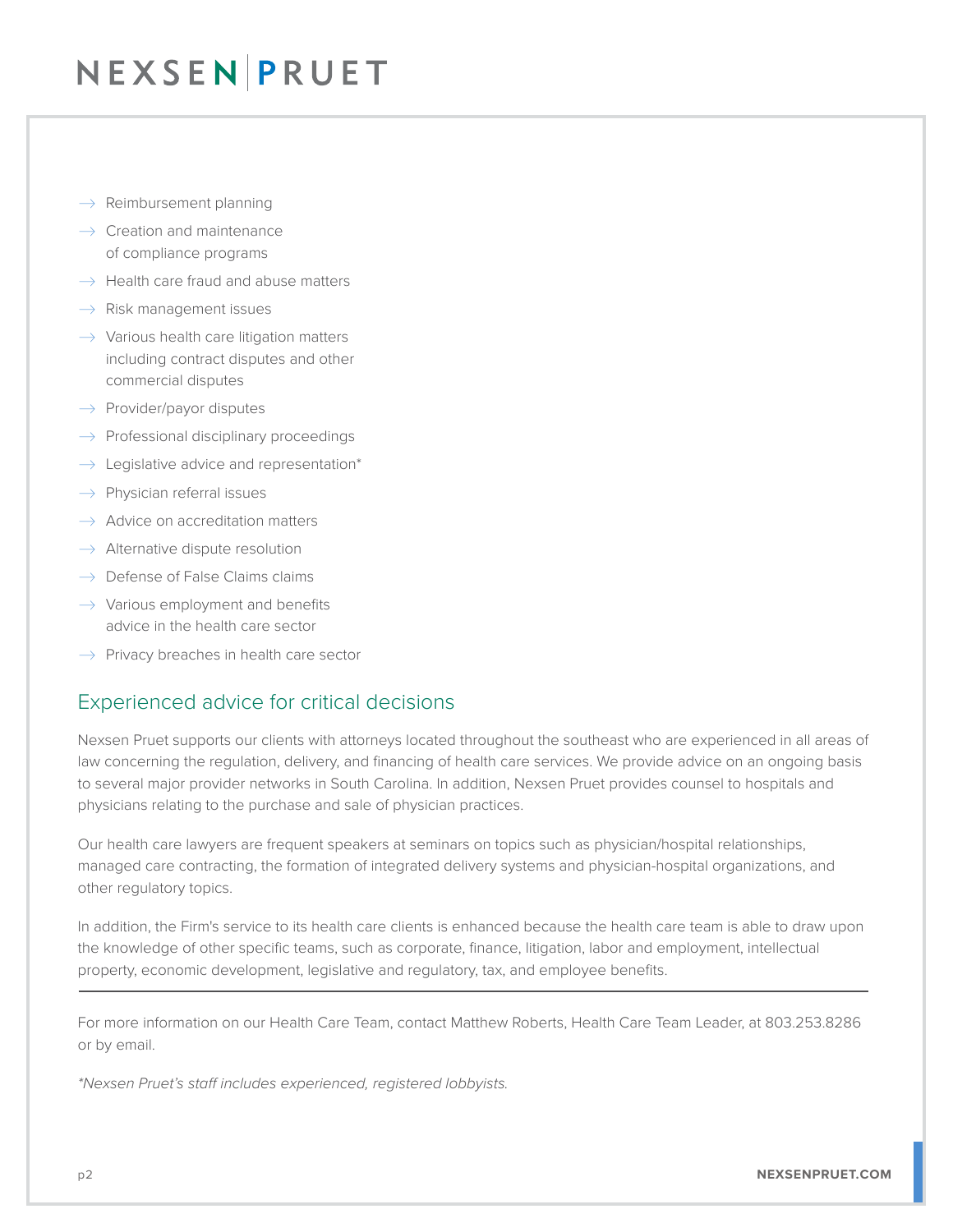#### **Experience**

3D Systems

#### News

12.01.2021 | Media Mention Alice Harris Discusses Avoiding False Claims Act Lawsuits

06.01.2021 | Media Mention Darra James Coleman Discusses OSHA Plans and Complaints

05.26.2021 | News from Nexsen Pruet Nexsen Pruet Ranked Highly in Chambers USA: America's Leading Lawyers for Business for Another Year

05.11.2021 | Media Mention Darra Coleman Quoted in Accreditation & Quality on 1135 Waivers

09.25.2020 | Media Mention Alice Harris Discusses Nursing Home Visitation During the Pandemic

07.16.2020 | News from Nexsen Pruet Jenna Godlewski Discusses Fraud Accusations in Telehealth

06.25.2020 | Media Mention Chandler Martin Discusses The Stark Law Blanket Waivers

05.12.2020 | News from Nexsen Pruet New Podcast on Health Care in the Carolinas Debuts

05.07.2020 | News from Nexsen Pruet Meet Alice Harris and Darra Coleman

04.03.2020 | News from Nexsen Pruet Nexsen Pruet Deepens Health Care Roots in the Carolinas

11.05.2019 | News from Nexsen Pruet Nexsen Pruet Receives National Recognition from U.S. News

08.15.2019 | News from Nexsen Pruet 76 Nexsen Pruet Attorneys Named to 2020 Best Lawyers in America® List

#### Events

Winter 2022 | Webinar Webinar Series: Life Sciences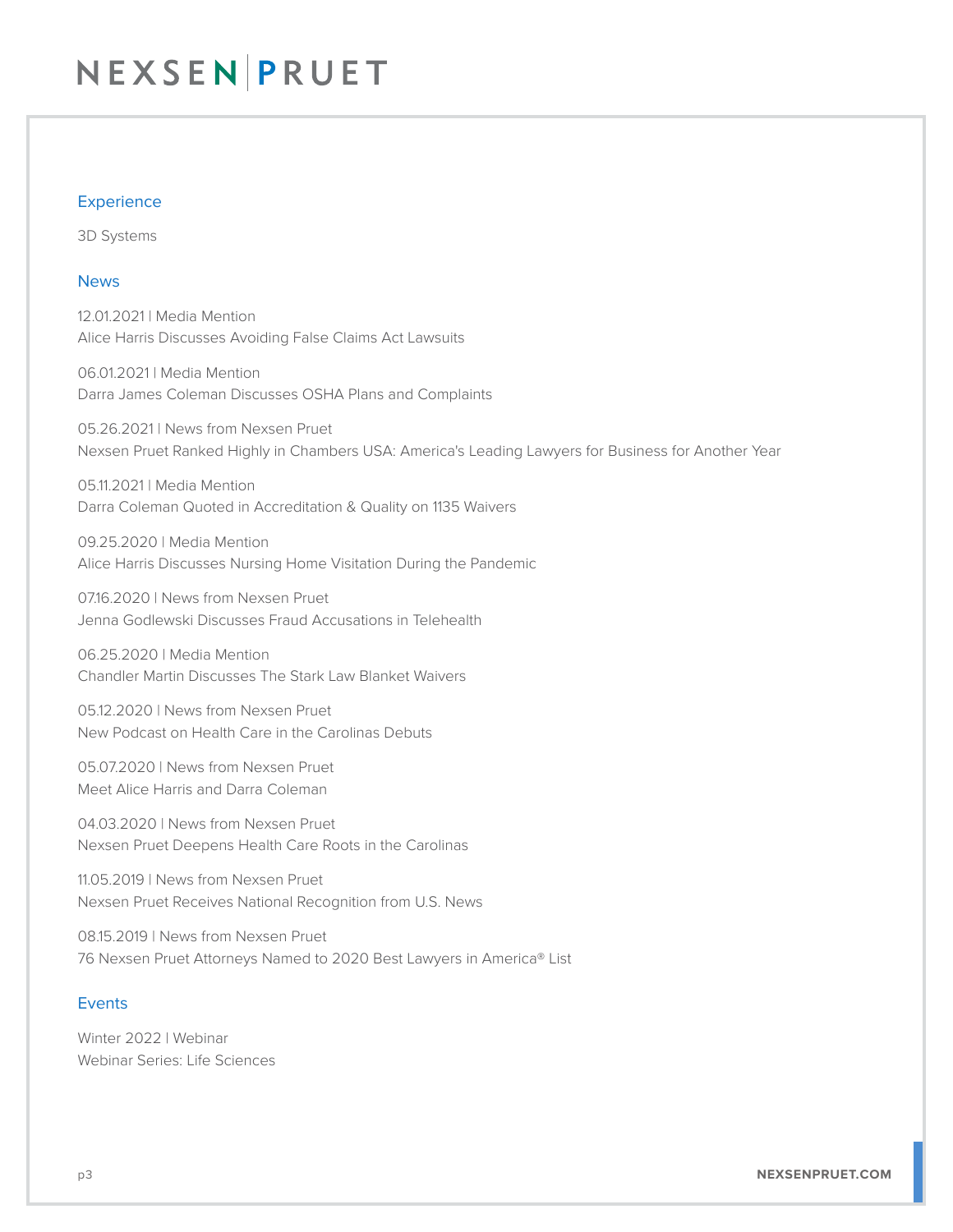#### Insights

06.30.2022 | Article Health Care Price Transparency Update – New Rules and Recent Enforcement

06.27.2022 | Article CMS Affirms Access to Reproductive Health Care on Same Day Supreme Court Strikes Down *Roe v. Wade*

06.21.2022 | Article Eliminating Kickbacks in Recovery Act (EKRA) Updates

06.21.2022 | Article No-Poaching, No Longer: Federal Agencies Target No-Poach Agreements in the Healthcare Industry

06.15.2022 | Article When Health Care Systems and Life Science Companies Collaborate: Benefits and Key Issues

06.08.2022 | Article What Happened to Healthcare Regulatory Reform in South Carolina? The Saga is To Be Continued

06.07.2022 | Article North Carolina Senate Passes Medical Cannabis Bill

05.18.2022 | Article New Law Attempts to Place Limitations on Vaccine Mandates in South Carolina: Necessitating Affidavit to SC DEW in Certain Circumstances

04.26.2022 | Article CMS Publicly Releases New Hospital and Nursing Home Ownership Data

04.14.2022 | Article CMS Appeals: Anticipated Changes at ALJ Level Signal Need to Ramp Up Audit Defense

04.11.2022 | Article To Ask or Not to Ask: Navigating Post-Leave Inquiries and Medical Examinations Under the Americans with Disabilities Act

04.05.2022 | Publication Abolishment Closer Than Ever Before for Beleaguered South Carolina Public Health and Environmental Agency

03.17.2022 | Article Does This Arrangement Require a Business Associate Agreement?

02.25.2022 | Article Will South Carolina Hospitals Expand the Use of Economic Credentialing if the Certificate of Need Program is Repealed?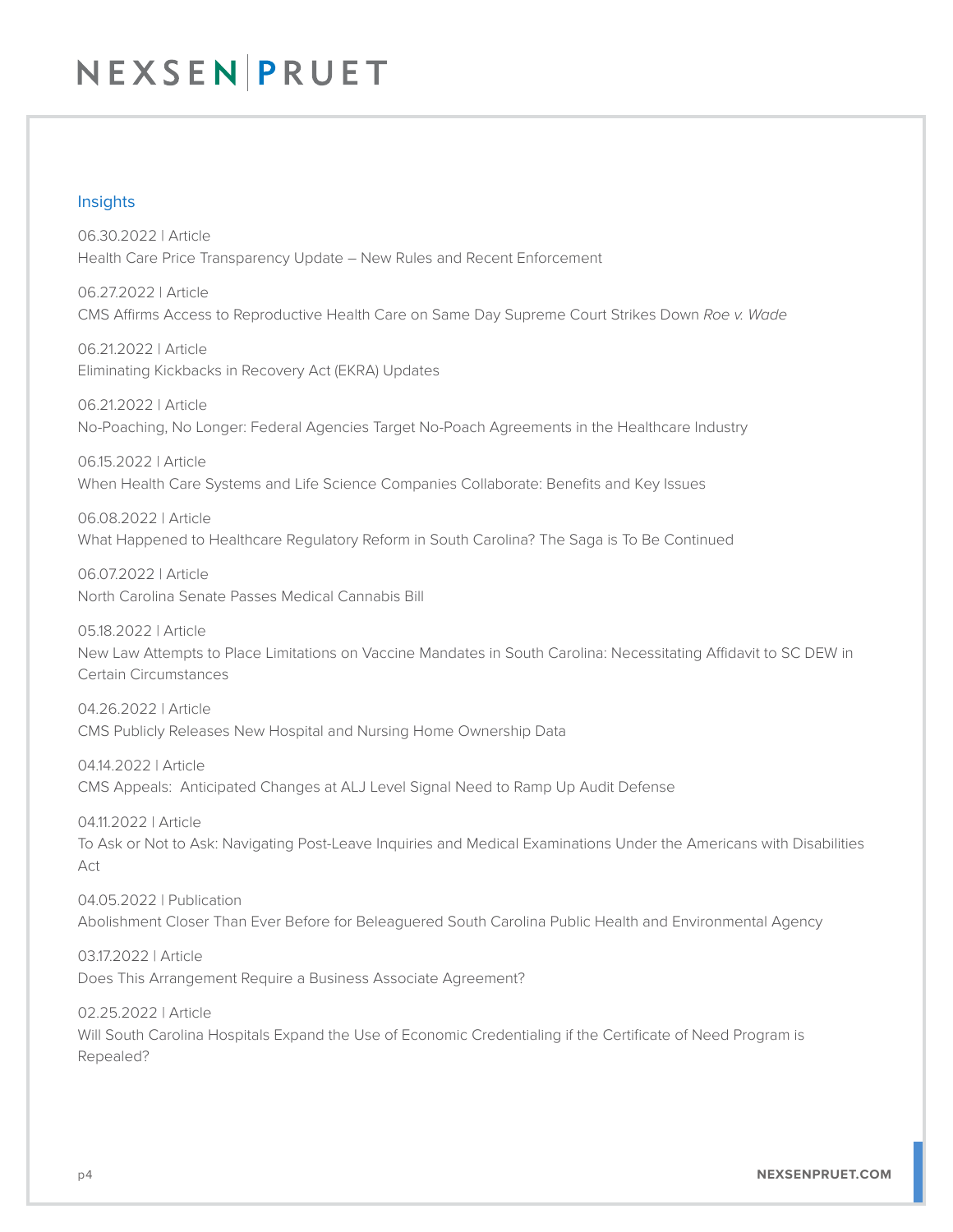02.18.2022 | Article Federal Enforcement Actions Against Clinical Laboratories

02.08.2022 | Article No Surprises Act: Good Faith Estimate Guidance for Physicians and Other Providers

01.31.2022 | Article SMRC Targets for 2022: After Heavy Focus on Hospice, the SMRC Moves On to Home Health and Other Projects

01.25.2022 | Article Hospitals Held to Task While Insurers Get Time: *An Update on CMS Transparency Rules*

01.20.2022 | Article New Year, New You? The Appeal of Aesthetic Medicine

01.05.2022 | Article Provider Credit Balances Under the Microscope: Increased Enforcement Means Need to Review Credit Balance Procedures

12.15.2021 | Article Fifth Circuit Curtails Nationwide Reach of Injunction Against CMS Vaccine Mandate

12.10.2021 | Article Lawsuit Filed Challenging the No Surprises Act

12.06.2021 | Article The South Carolina Supreme Court Issues an Important Decision on the Viability of Legal Claims by Former Employee for Termination of At-Will Employment

12.02.2021 | Article The Impact of COVID-19 on Clinical Research in the Life Sciences Industry: Is there a Silver Lining?

12.01.2021 | Article CMS Vaccine Mandate Temporarily Halted for Covered Health Care Employers Nationwide

11.23.2021 | Article HHS Withdraws Policy Concerning Laboratory Developed Tests | FDA Updates Certain COVID-19 Test Policies and Review Prioritization

11.12.2021 | Article New IDR Rules Under The No Surprises Act

11.10.2021 | Article Buyers Beware: FTC Policy Change Brings Back Prior Approval Provisions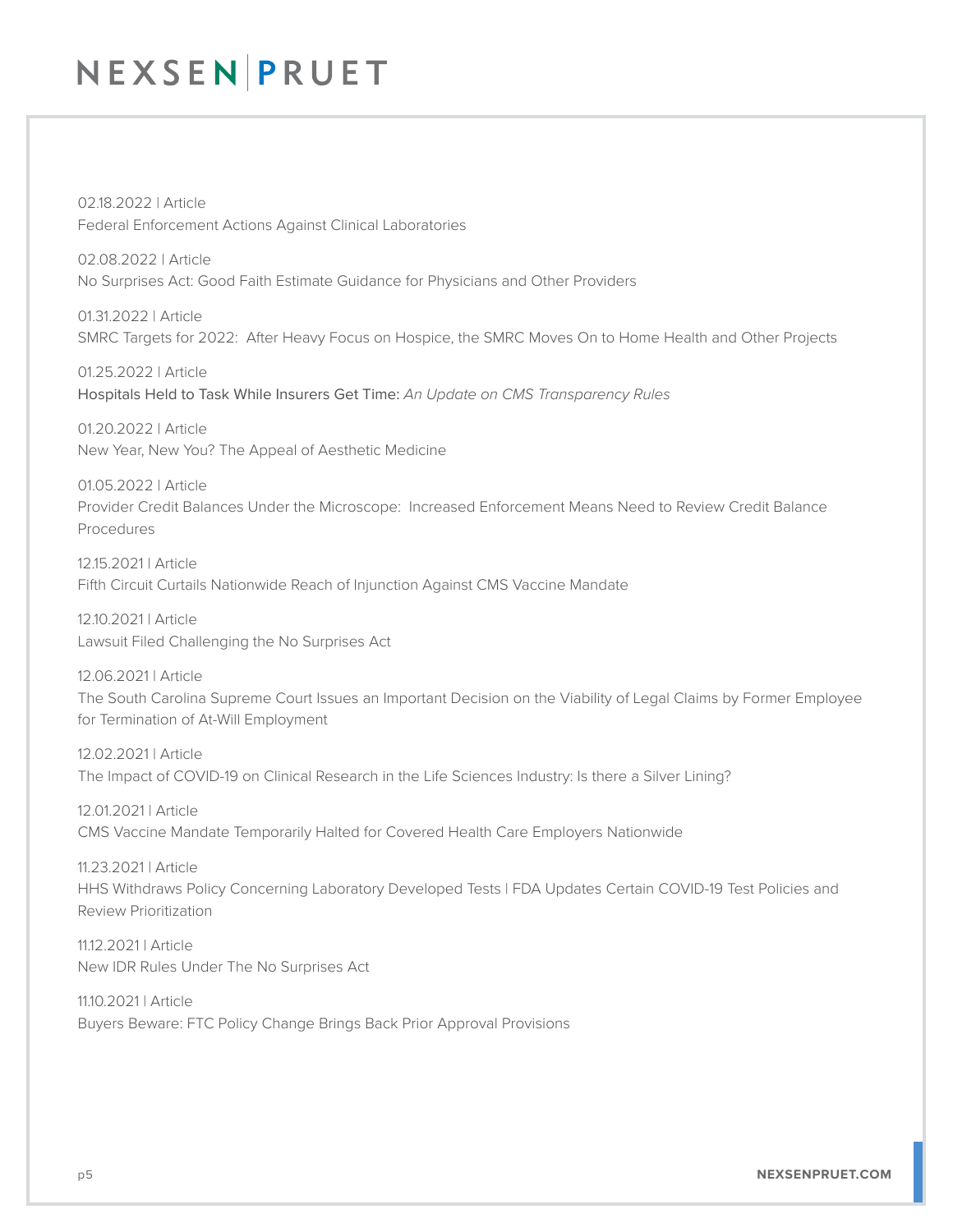11.05.2021 | Article CMS Vaccine Mandate Update

11.02.2021 | Article Update: Enforcement of Hospital Price Transparency Rules

10.29.2021 | Article For Employers Making the Tough Calls in the Vaccine Mandate Trenches: EEOC Issues Welcome Guidance Clarifying What is -- and Is Not -- a Proper Religious Exemption

10.19.2021 | Article CMS' Upcoming COVID-19 Vaccine Mandate: What Healthcare Employers Need to Know Now

10.12.2021 | Article Department of Labor Responds to COVID-Related Medical Premium Discounts and Surcharges

Blog Post Taking the Pulse

10.01.2021 | Article Provider Relief Fund Recipients: Do You Have an Obligation to Conduct a Federally Mandated Single Audit?

09.27.2021 | Article CMS Reinforces Certain EMTALA Obligations

09.17.2021 | Article "The Future of DHEC Still Pending at the General Assembly?"

09.16.2021 | Article Prepare Now to Manage Employee Accommodation Requests Resulting from a Potential COVID-19 Vaccine Mandate

09.13.2021 | Article Health Care Consumerism

09.03.2021 | Article TPE Audits Are Back: What Providers Need to Know

08.25.2021 | Article FDA Full Approval of Pfizer's COVID-19 Vaccine: To Mandate or Not to Mandate, That is the Question

08.25.2021 | Article Workplace Protests and Mandatory Vaccinations

08.06.2021 | Article The Epic Week of July 26, 2021: a COVID-19 Vaccination Consensus, the ADA, the CDC, and a Mandate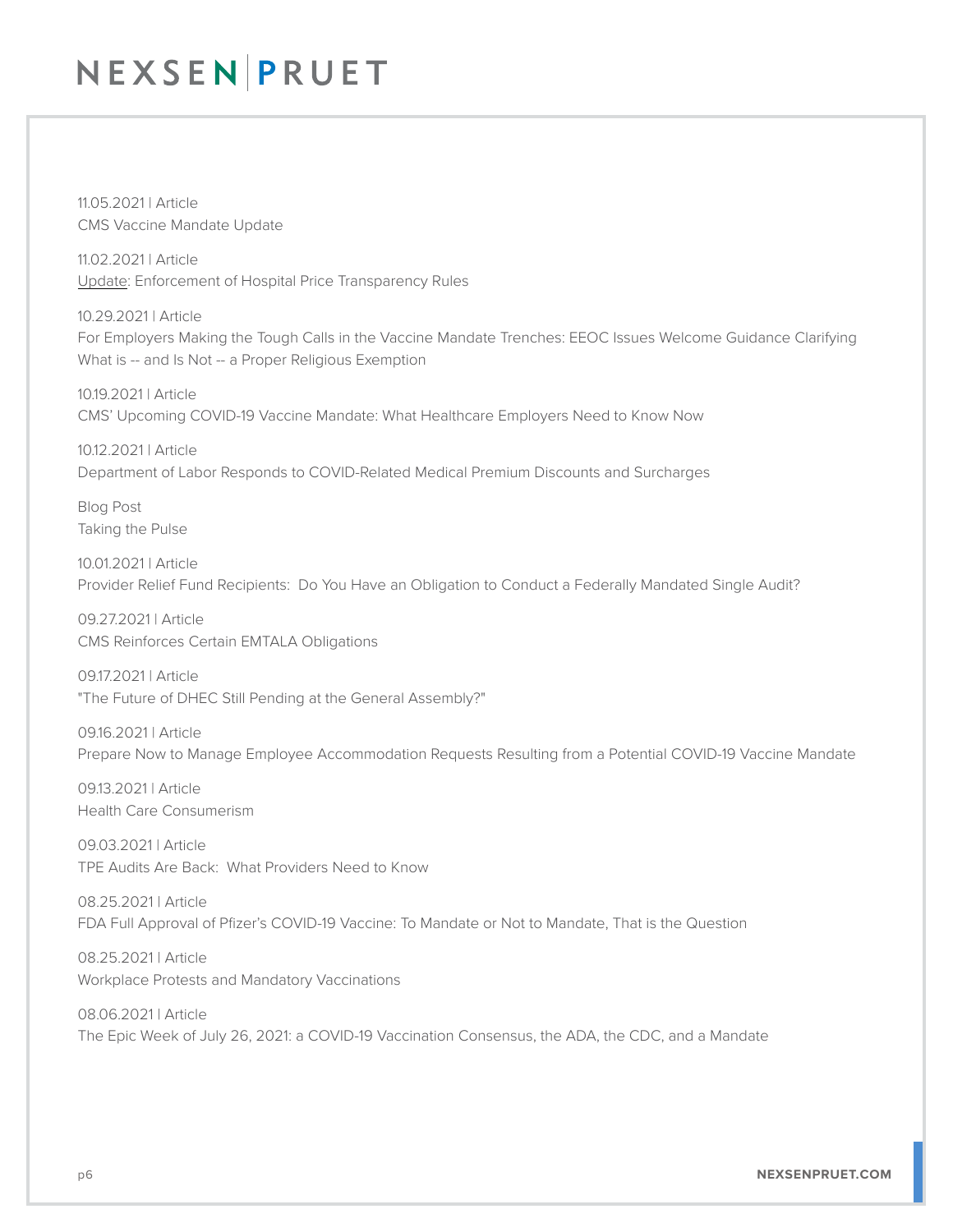07.28.2021 | Article Your Next Hospital Stay May Be at Home: The Accelerating Movement Towards Hospital Care in the Home Setting

07.08.2021 | Article The FDA Revokes EUAs for Decontamination Systems and Non-NIOSH-Approved Respirators (i.e., KN95 Respirators)

07.01.2021 | Article Trend Toward Transparency in Pricing Continues

06.17.2021 | Article Mental Health, Substance Use, and Family Distress: COVID-19's Penumbra

06.11.2021 | Article SMRC Intensified Auditing in 2021:

06.03.2021 | Article HHS Issues New Value-Based Care Exceptions and Safe Harbors to Stark Law and Anti-Kickback Statute

05.26.2021 | Article South Carolina Lightens COVID-19 Restrictions

05.18.2021 | Article Divide in Order to Conquer? Major Changes Proposed to the Department of Health and Environmental Control

05.12.2021 | Article The FDA Issues Report Regarding its Oversight Activities

04.30.2021 | Article South Carolina Life Sciences Industry: A Bright Future

04.19.2021 | Article Suspension of the Johnson & Johnson Vaccine Due to Safety Concerns

04.14.2021 | Article As the J&J COVID-19 Vaccine Administration is Paused for Safety Concerns: What is the Impact on South Carolina and its Citizens?

03.29.2021 | Article COVID-19 Passport: Will We Need a Ticket to Ride?

03.19.2021 | Article Rapid Rise in Telehealth Leads to Significant Oversight: How to Prepare Now for New Audit Activities

03.05.2021 | Article How to Avoid Healthcare Overpayments: Top Five Mistakes Providers Make and the Real Cost of Non-Compliance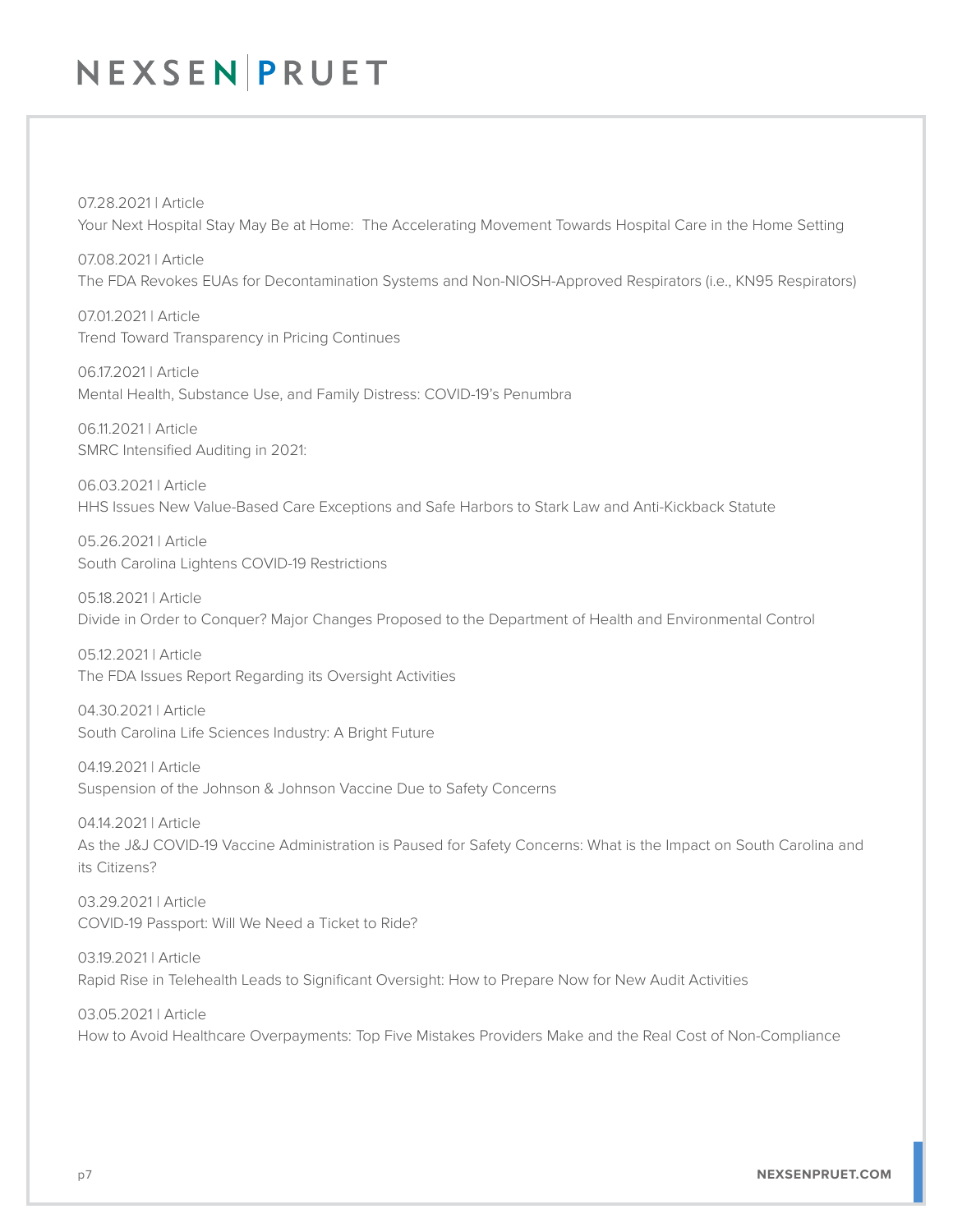02.26.2021 | Article Regulation of Office-based Surgery in South Carolina: What's Old is New Again

02.22.2021 | Article Latest Developments in Health Care Consolidation

02.16.2021 | Article Behavioral Health Scores a Big Win with Telehealth Waivers During Pandemic, but Audit Risks are High

01.29.2021 | Article Top Ten Health Care Issues to Follow in the Carolinas in 2021

01.20.2021 | Article Dealing with the Opioid Threat in the Construction Industry

01.12.2021 | Article Update on Hospital Price Transparency Rules Effective January 1, 2021

12.14.2020 Permanent Expansion of Telehealth Services – A Silver Lining?

12.07.2020 Can, and Should, Employers Require that Employees be Vaccinated for Covid-19?

12.07.2020

To Combat COVID-19 Surge, CMS Expands the "Hospitals Without Walls" Program by Launching the "Acute Hospital Care At Home" Initiative, as well as Implementing Increased Flexibility for Ambulatory Surgery Centers

12.02.2020 OIG Issues Special Fraud Alert on Drug and Device Companies' Speaker Programs

11.13.2020 Transparency in Pricing Trend Continues with New Federal Rule that Applies to Health Plans

11.04.2020 Retain Payment for Your Services! Claiming Offsets in Overpayment Appeals

10.30.2020

Federal Agencies Warn Health Care and Public Health Sector of Ransomware Threat

10.28.2020 Nursing Homes and Assisted Living Facilities Visitation in South Carolina: New DHEC Guidance and Enforcement

10.26.2020 HIPAA Enforcement Remains Strong in 2020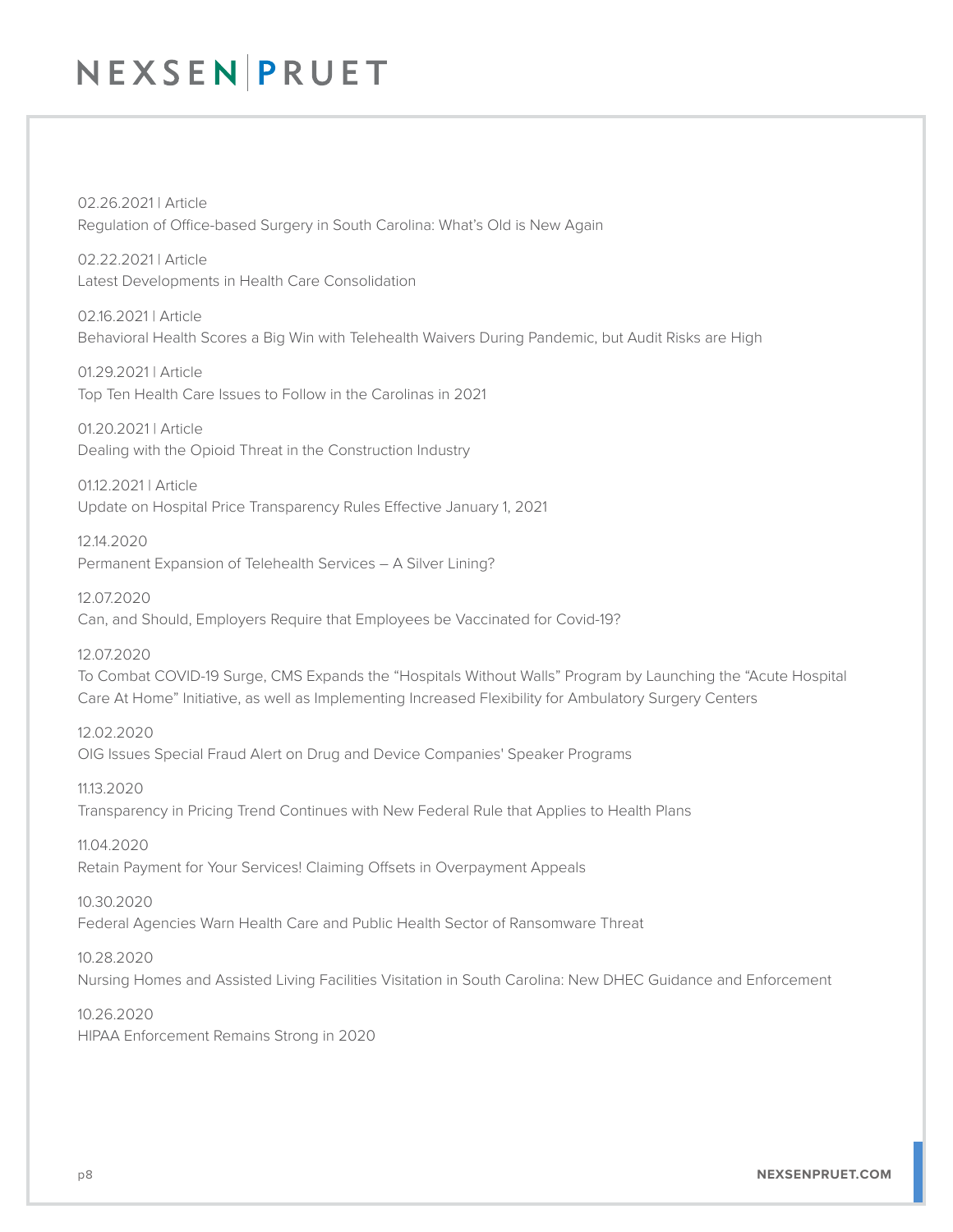10.23.2020

How Confident Should Consumers Be? Types of Tests and Recent Regulatory Actions to Enhance COVID-19 Testing Integrity

10.13.2020 Considerations for Private Equity and Venture Capital Groups Interested in the Health Care Industry

09.24.2020 The Modernized South Carolina Hospital "Peer Review" Law: Mission Accomplished?

09.21.2020 Health Care Reimbursement

09.21.2020 Revised Department of Labor Regulations Necessitate Job-Specific Assessment by Health Care Providers for Employees' Potential FFCRA Leave Entitlement

09.14.2020 CMS is Here to Help with Temporary Expansions

09.11.2020 Proactive Coding Compliance: The Best Way to Avoid the CMS Administrative Appeal Process

08.27.2020 CMS Releases Extensive Updated FAQs on Medicare COVID-19 Billing and Documentation Issues and Cares Act Provisions

08.18.2020 It's Time for Hospitals to Prepare for Price Transparency

08.17.2020 Serving on the Board of Directors of a Health Care Provider Organization During COVID-19

08.17.2020 VIDEO: Health Care Coding, Compliance and Credentialing- a Critical Aspect of All Medical Practices

08.14.2020 HHS Informs Providers of the Timing of Provider Relief Fund Reporting Requirements

07.31.2020 Preparing for Increased Nursing Facility Survey Activity Related to COVID-19 and Infection Control

07.29.2020 The Pros and Cons of Federal COVID-19 Liability Protections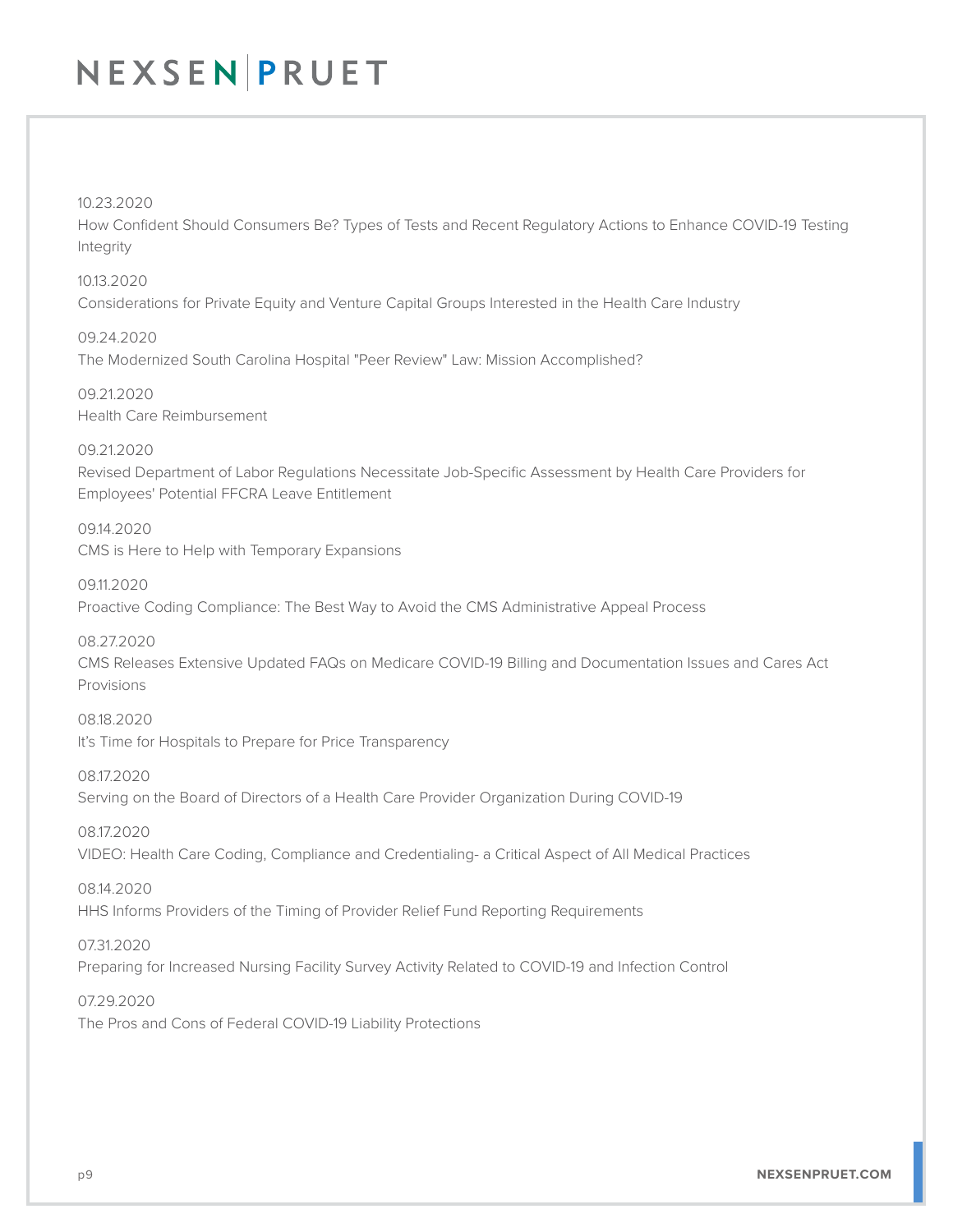07.22.2020 CMS Directs Increased Nursing Facility Survey Activity and Penalties Related to COVID-19 and Infectious Control

07.21.2020 Who is Filing Coronavirus-Related OSHA Complaints?

07.20.2020 Darra James Coleman on COVID Related OSHA Complaints

07.13.2020 Provider Relief Fund Overpayments:"Reverse" False Claims Considerations

07.12.2020 Key Steps In Responding to a COVID-driven OSHA Complaint

07.08.2020 DHEC Issues Guidance to S.C. Employers on COVID-19 Exposure Scenarios

06.18.2020 Staying Ahead of Changes to the Bad Debt Rule

06.03.2020 FDA Revises its Enforcement Policy for Respirators During the COVID-19 Public Health Emergency

05.20.2020

FTC Warns Nursing Homes and Assisted Living Facilities Not to Take Residents' Stimulus Checks

05.12.2020

A Glimpse at Recent State and Federal COVID-19 Testing Developments

04.21.2020 Nexsen Pruet and SCHA Team Up for a Q&A on Labor Related COVID-19 Topics

04.17.2020 COVID-19 Fraud and Law Enforcement Responses - In the Middle of the Pandemic, the Government Warns it Very Much CARES About Compliance and Enforcement

04.09.2020 CMS Issues Blanket Waivers of the Stark Law in Response to COVID-19 Emergency

03.27.2020 SC and NC Emergency Regulatory Changes and Telehealth: Guidance, Implementation, and Pitfalls

02.26.2020 Dodge the Bullet - Settlement Prior to VA RAC Audit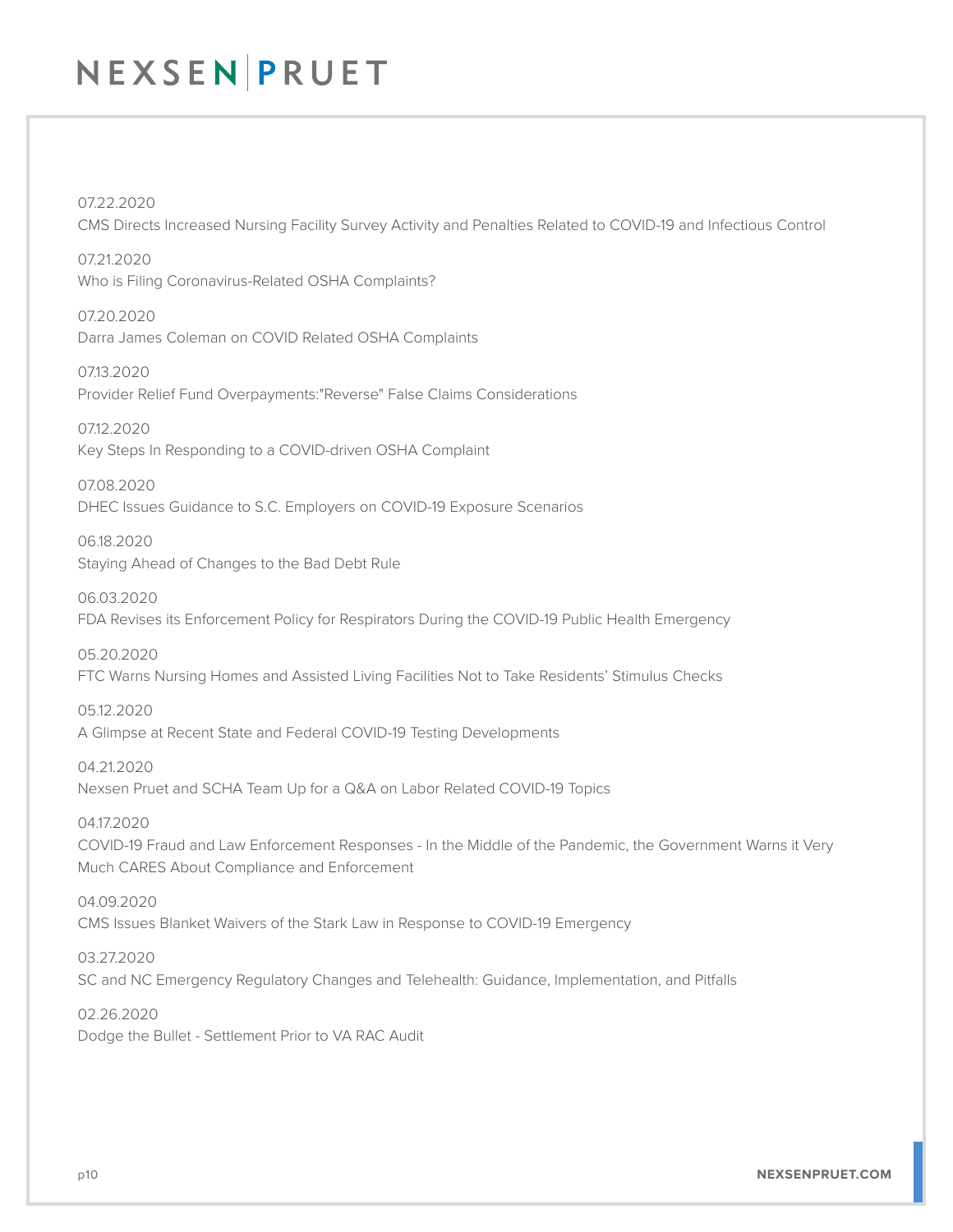08.14.2019 Are Hospital Physician Networks Ready for TPE Audits?

07.01.2019 The Cost of Cost Transparency for Hospitals

06.27.2019 Cooperation Credit in False Claims Act Defense and the Potential Impact of Reimbursement Analysis and Compliance

06.25.2019 Current Payor Audits & Defending Them

05.20.2019 Medicare's Bloodhound in the Southeast: SGS gets the UPIC Auditing Contract

05.10.2019 Stem Cell Recall and Legal Risks

03.15.2019 Overtime: It Just Keeps Changing Over Time

01.03.2019 New All-Payor Anti-Kickback Law in Opioid Bill Impacts Clinical Laboratories

09.19.2018 Chapter 11 Relief for a CMS Debt on Appeal?

06.28.2018 Alert: NCI Awarded Payment Error Rate Measurement Review Contractor (PERM RC) by HHS

06.11.2018 Important and Time-Sensitive Changes in the APRN Statute Effective July 1

05.03.2018 Three Strikes and You're Out: CMS Targeted Probe and Educate (TPE) Process

04.26.2018 Creativity Over Hammers

04.13.2018 UPIC Revolution: CMS Integrity Auditors 2.0

03.22.2018 How to Stop a Steam Roller: Defending the Veterans Affairs Audit by CGI Federal